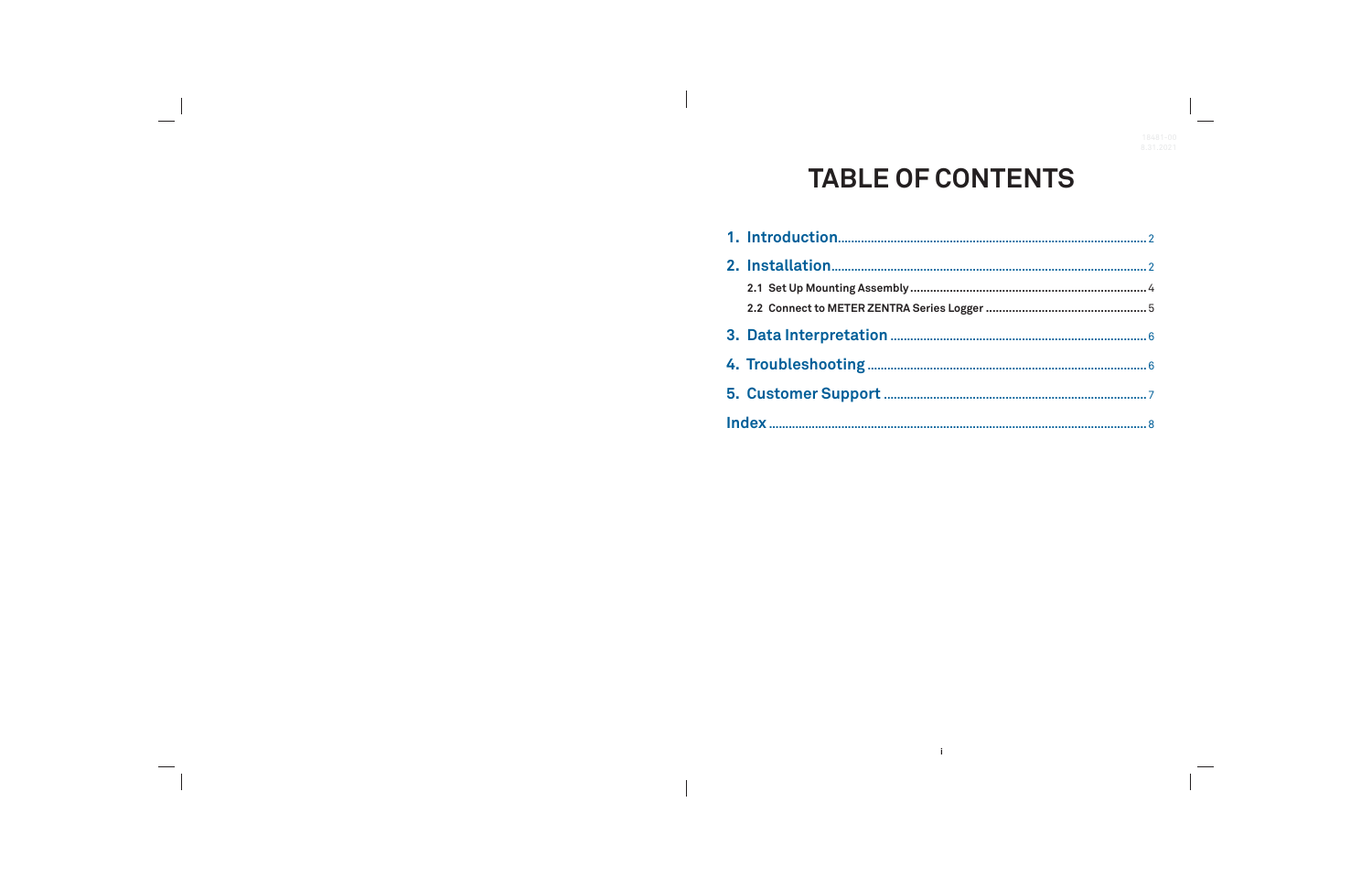

 $\overline{\phantom{a}}$ 

 $\overline{\phantom{a}}$ 



SIL-400 Series

 $\overline{\phantom{a}}$ 

 $\hspace{0.1cm}$ 



 $\overline{\phantom{0}}$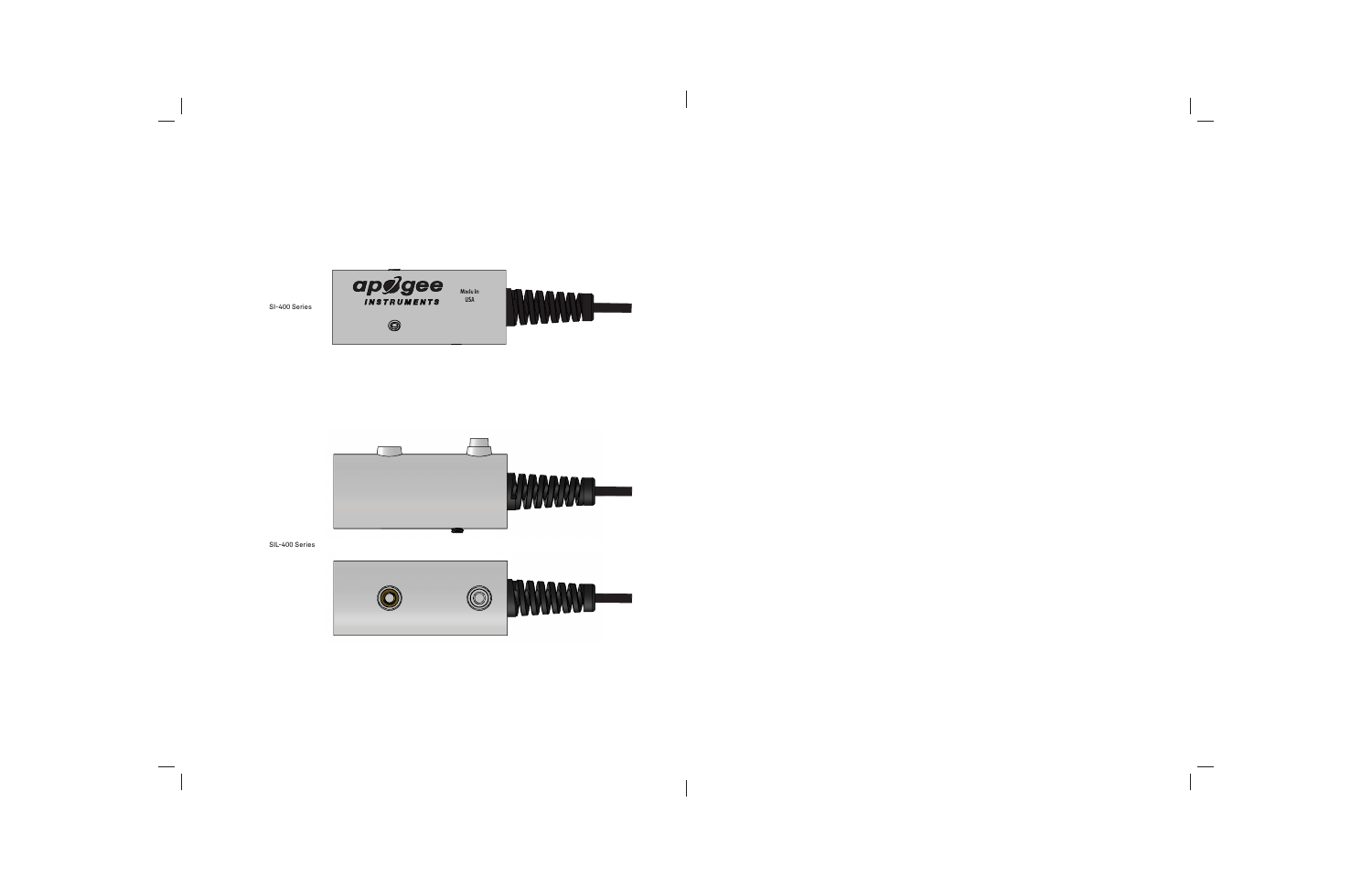**USING APOGEE IR SENSORS WITH ZENTRA SYSTEM**

# **1. INTRODUCTION**

The SI and SIL series Infrared (IR) Radiometers from Apogee Instruments, Inc. are designed specifically for high-accuracy, noncontact, surface temperature measurements for environmental applications. The IR radiometers in the SI series have research-grade accuracy with uncertainty of ±0.2 °C over a wide range of temperatures and temperature differences. The SIL series are lower cost with commercial-grade uncertainty of ±0.5 °C over a more restrictive temperature range and are a great choice for many environmental monitoring applications.

Apogee IR radiometers purchased from METER come preconfigured by METER to work seamlessly with METER ZENTRA series data loggers. The information in this document explains how to integrate Apogee IR radiometers into the ZENTRA system. Details of how the ZENTRA system handles the data are also included. Please read this document carefully in its entirety before going out to the field.

For more information on the Apogee IR radiometers, please review the Infrared Radiometer User Manuals on the Apogee Infrared Radiometer product page (apogeeinstruments.com/ infraredradiometer).

# **2. INSTALLATION**

**Tools Ne** 

Follow the steps listed in Table 1 to install Apogee sensors in the field.

|      | Table 1 Installation                                                                                               |
|------|--------------------------------------------------------------------------------------------------------------------|
|      | Wrench $13 \text{ mm} (0.5 \text{ in})$                                                                            |
|      | Wrench 11 mm (0.4375 in), for AM-250 mounting bo                                                                   |
|      | <b>Mounting post</b> 33.0 to 53.3 mm (1.3 to 2.1 in) diam<br>or other similar infrastructure that extends to the o |
| eded | Mounting bracket Model AM-220 for SI series or AI<br>in order)                                                     |
|      | METER ZENTRA series data logger ZL6 or EM 60                                                                       |
|      | METER ZSC Bluetooth <sup>®</sup> Sensor Interface (optional)                                                       |
|      | <b>METER ZENTRA software ZENTRA Utility, ZENTRA</b><br><b>ZENTRA Cloud</b>                                         |

ing bracket only

diameter post, pole, tripod, tower, of the desired mounting height

**Mounting bracket** Model AM-220 for SI series or AM-250 for SIL series (included

**MTRA Utility Mobile, or**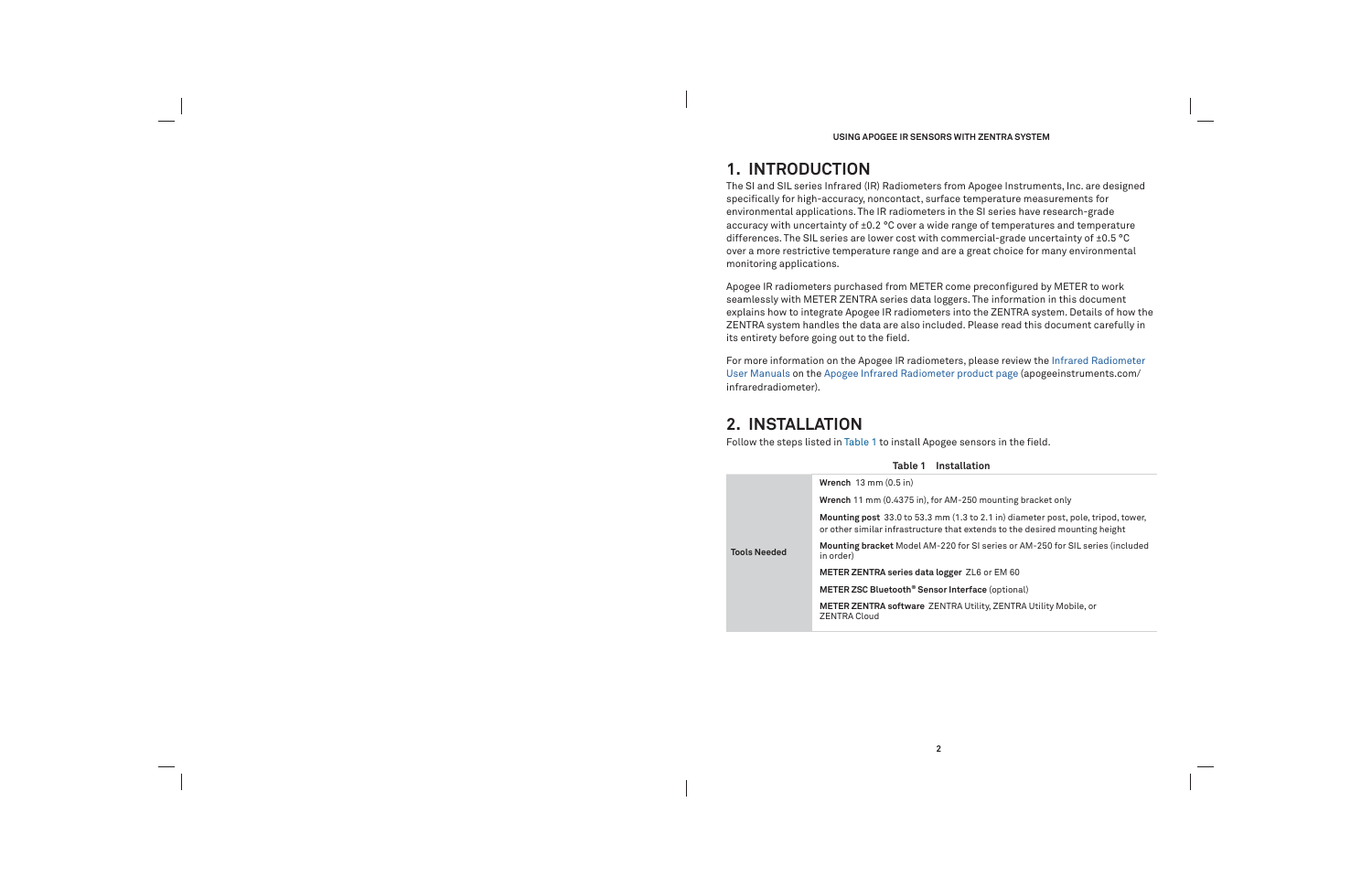**3**

### **INSTALLATION**

 $\overline{\phantom{a}}$ 

 $\frac{1}{2} \left( \frac{1}{2} \right) \left( \frac{1}{2} \right) \left( \frac{1}{2} \right) \left( \frac{1}{2} \right) \left( \frac{1}{2} \right) \left( \frac{1}{2} \right) \left( \frac{1}{2} \right) \left( \frac{1}{2} \right) \left( \frac{1}{2} \right) \left( \frac{1}{2} \right) \left( \frac{1}{2} \right) \left( \frac{1}{2} \right) \left( \frac{1}{2} \right) \left( \frac{1}{2} \right) \left( \frac{1}{2} \right) \left( \frac{1}{2} \right) \left( \frac$ 

|                 | Table 1 Installation (continued)                                                                                                                                                                                                                                                                                                                                                                                                                                                                                                                                                                                                                                                                                                                                                                                                                                                                                                                                                                                                                                                                   | <b>INDEX</b>                                                                                                                                                                                                      |
|-----------------|----------------------------------------------------------------------------------------------------------------------------------------------------------------------------------------------------------------------------------------------------------------------------------------------------------------------------------------------------------------------------------------------------------------------------------------------------------------------------------------------------------------------------------------------------------------------------------------------------------------------------------------------------------------------------------------------------------------------------------------------------------------------------------------------------------------------------------------------------------------------------------------------------------------------------------------------------------------------------------------------------------------------------------------------------------------------------------------------------|-------------------------------------------------------------------------------------------------------------------------------------------------------------------------------------------------------------------|
| Preparation     | <b>Conduct System Check</b><br>METER strongly recommends setting up and testing the system (sensors and<br>data loggers) in the lab or office.<br>Inspect and verify all components are intact.<br>Visit the data logger product page for the most up-to-date software and firmware.<br>Verify all sensors are functional and read within expected ranges.<br><b>Consider Field of View (FOV) Requirements</b><br>The measurement FOV of the IR radiometer will depend on mounting height,<br>mounting angle, and the sensing half angle of the radiometer. Use the Apogee<br>IRR Calculators (apogeeinstruments.com/irr-calculators) to help calculate the<br>FOV from these parameters and help determine mounting height requirements<br>to achieve the desired FOV.                                                                                                                                                                                                                                                                                                                            | C<br>cables 3,5<br>connecting 5<br>customer support 7<br>D<br>data 6<br>data logger. See ZENTRA series data loggers                                                                                               |
| <b>Mounting</b> | <b>Install on Mounting Post</b><br>Use the included bolts to mount the mounting bracket and the sensor at the<br>needed angle (Section 2.1).<br>Remove the green sensor protection cap.<br><b>Secure the System</b><br>Tighten the U-bolt or straight bolt to lock the sensor orientation.<br>Tighten the U-bolt nuts by hand until hand-tight, and then tighten with a wrench.<br>CAUTION: Do not overtighten U-bolt.<br><b>Secure and Protect Cables</b><br>NOTE: Improperly protected cables can lead to severed cables or disconnected sensors.<br>Cabling issues can be caused by many factors such as rodent damage, driving over sensor<br>cables, tripping over cables, not leaving enough cable slack during installation, or poor<br>sensor wiring connections.<br>Install cables in conduit or plastic cladding when near the ground to avoid<br>rodent damage.<br>Gather and secure cables between the sensors and the data logger to the<br>mounting post in one or more places to ensure cable weight does not pull the<br>plug free from its port.<br><b>Connect to Data Logger</b> | installation 2-3<br>mounting 3<br>preparation 3<br>tools needed 2<br>M<br>mounting 3<br>mounting bracket 2<br>R<br>recalibration 6<br>s<br>stereo plug connector 5,6<br>т<br>temperature 2,6<br>troubleshooting 6 |
|                 | Plug the sensor into a data logger.<br>Use the data logger to make sure the sensor is reading properly.<br>Verify these readings are within expected ranges.<br>For more instructions on connecting to data loggers, refer to Section 2.2.                                                                                                                                                                                                                                                                                                                                                                                                                                                                                                                                                                                                                                                                                                                                                                                                                                                         | U<br>U-bolt $4$<br>user manual 2                                                                                                                                                                                  |
|                 |                                                                                                                                                                                                                                                                                                                                                                                                                                                                                                                                                                                                                                                                                                                                                                                                                                                                                                                                                                                                                                                                                                    |                                                                                                                                                                                                                   |

 $\overline{\phantom{a}}$ 

 $\overline{\phantom{a}}$ 

**INDEX**

**8**

**Z**

ZENTRA series data loggers **2**, **3**, **5** ZENTRA software

 $\hspace{0.1cm}$ 

Cloud **2**

Utility **2**, **5**, **6**

ZSC **2**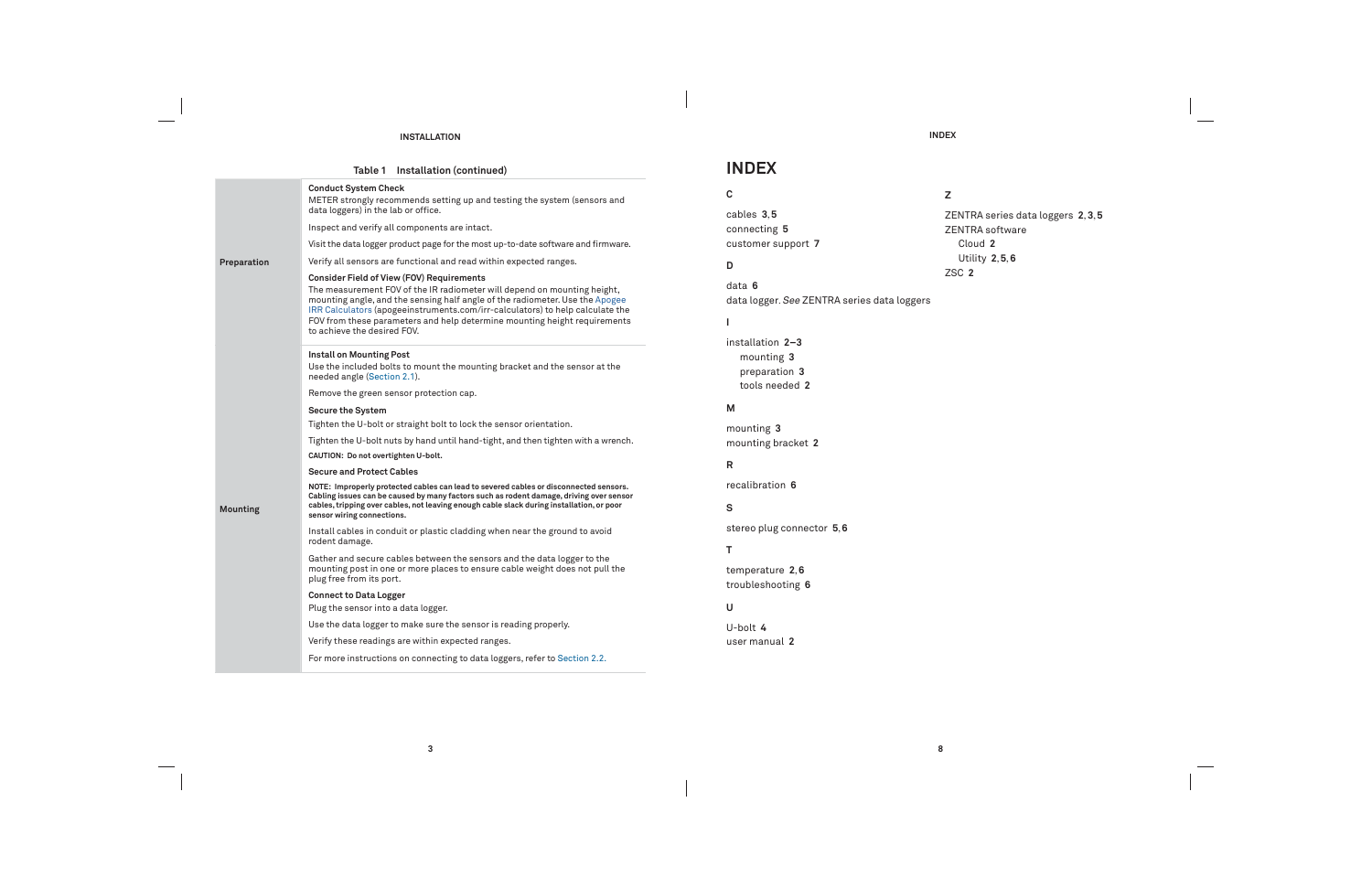### **CUSTOMER SUPPORT**

# **5. CUSTOMER SUPPORT**

### **NORTH AMERICA**

Customer support representatives are available for questions, problems, or feedback Monday through Friday, 7:00 am to 5:00 pm Pacific time.

| Email:        | support.environment@metergroup.com<br>sales.environment@metergroup.com |  |
|---------------|------------------------------------------------------------------------|--|
| <b>Phone:</b> | +1.509.332.5600                                                        |  |

**Fax:**+1.509.332.5158

**Website:** metergroup.com

### **EUROPE**

Customer support representatives are available for questions, problems, or feedback Monday through Friday, 8:00 to 17:00 Central European time.

| Email: | support.europe@metergroup.com<br>sales.europe@metergroup.com |
|--------|--------------------------------------------------------------|
| Phone: | +49 89 12 66 52 0                                            |
| Fax:   | +49 89 12 66 52 20                                           |
|        | Website: metergroup.de                                       |
|        |                                                              |

If contacting METER by email, please include the following information:

| Name    | Email address              |
|---------|----------------------------|
| Address | Instrument serial number   |
| Phone   | Description of the problem |

**4**

**USING APOGEE IR SENSORS WITH ZENTRA SYSTEM**

# **2.1 SET UP MOUNTING ASSEMBLY**

IR radiometers must be mounted such that their FOV encompasses the surface of interest. Each IR radiometer purchased from METER comes with the appropriate mounting bracket that can be mounted to either a horizontal or vertical post, depending on which set of holes is used.

- 1. For the SIL series, the connector is already fully attached; skip to step 3. For the SI series, align the cable M8 connector pins with the sensor M8 connector holes and seat connectors fully.
- 2. Tighten the cable screw until hand-tight (Figure 1).
	- M8 connectors are easy to overtighten. Do not use pliers or other tools to tighten this connector.





### **Figure 1 Attach M8 connector**

- 3. Attach the mounting bracket either to a horizontal arm or vertical post using the included U-bolt.
- 4. Attach the sensor to the mounting bracket using the included U-bolt or straight bolt (Figure 2).





### **Figure 2 Apogee IR sensor and mounting bracket**

5. Orient the sensor to the proper angle to achieve the desired FOV. Use the Apogee IRR Calculators (apogeeinstruments.com/irr-calculators) to help calculate FOV.